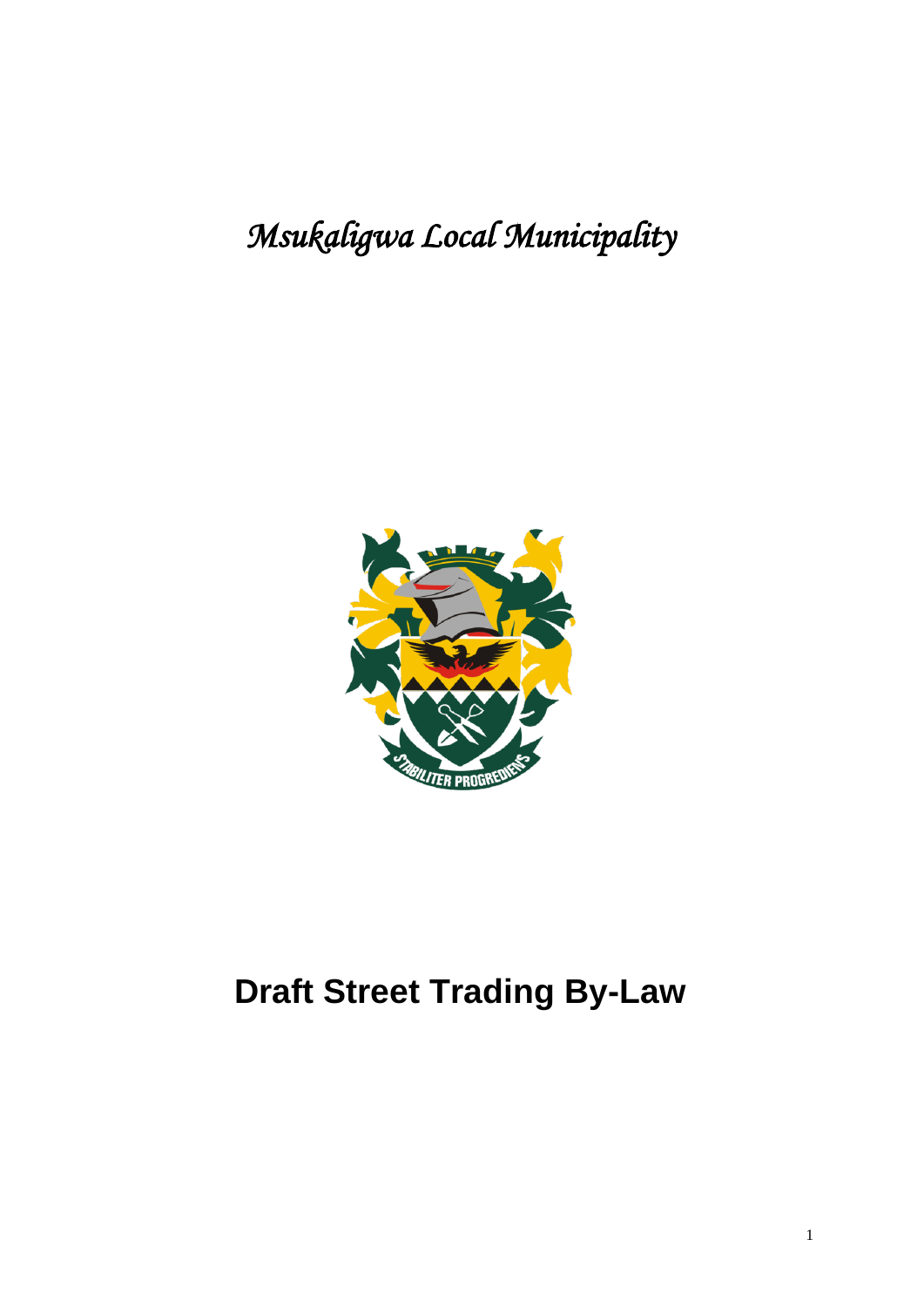### **STREET TRADING BY-LAW**

In terms of section 156(2) of The Constitution of the Republic of South Africa, 1996, the Local Government: Municipal Systems Act, 2000 (Act No 32 of 2000) and the Local Government: Municipal Structures Act, 1998 (Act No 117 of 1998), the Chief Albert Luthuli Municipal Council has made the following by-law as set forth hereunder.

# **SECTIONS**

- 1. Definitions
- 2. Right to trade
- 3. General conduct of street traders
- 4. Cleanliness
- 5. Obstruction of pedestrians
- 6. Obstruction of vehicle traffic
- 7. Trading restricted to specified hours in certain places
- 8. Trading restricted to specified goods or services in certain places
- 9. Trading restricted to demarcated stands or areas in certain places
- 10. No trading in stands or areas which have been let except by the lessee
- 11. No trading near certain public buildings, places of worship and national monuments
- 12. No trading in prohibited area
- 13. Trading near residential buildings
- 14. Signs indicating restrictions and area
- 15. Removal and impoundment
- 16. Offences
- 17. Penalties
- 18. Vicarious responsibility of persons carrying on business
- 19. Vicarious responsibility of employees
- 20. Appeals
- 21. Constitution of an appeal committee
- 22. Procedure at appeal meetings
- Schedule A Places with restricted trading hours
- Schedule B Places where goods or services are restricted
- Schedule C Places where trading is restricted to demarcated stands and areas
- Schedule D Verges where trading is prohibited
- Schedule E Areas excluded from restriction on trading NEAR RESIDENTIAL BUILDINGS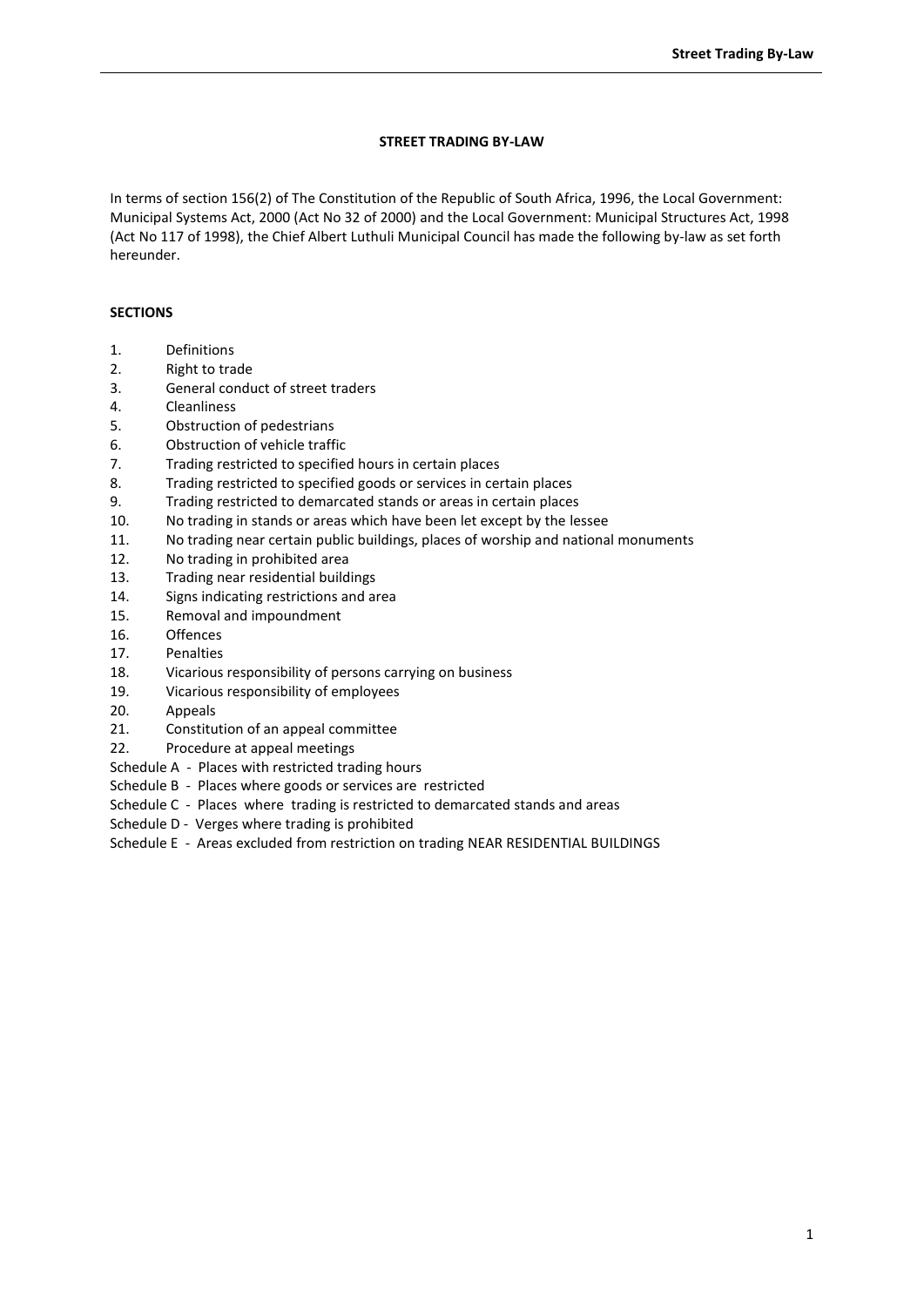#### *Definitions*

1. (1) In these by-law, unless the context indicates otherwise:

"*authorised official*" means an official of the Council authorised to implement the provisions of the by-law and "officer" shall have a corresponding meaning;

"*buiilding*" means normal brick structures and includes informal structures such as "shanties or movable such as caravans";

"*Council*" means the Msukaligwa Local Municipal Council and includes the Mayor, Political Office Bearers, Political Structures, Municipal Manager and any other official who has delegated powers in terms of section 59 of the Local Government: Municipal Systems Act (Act 32 of 2000);

"*foodstuff*" means any article or substance [except a drug as defined in the Drugs and Drugs Trafficing Act, (Act 140 of 1992)], ordinarily eaten or drunk by persons or purporting to be suitable, or manufactured or sold, for human consumption, and includes any part or ingredient of any such article or substance, or any substance used or intended or destined to be used as a part or ingredient of any such article or substance;

"*garden of park*" means a garden or park to which the public has a right of access;

"*goods*" means any transferable interest but excludes any living thing and hazardous substances;

"*litter*" means any waste materials and includes any container or other matter which has been discarded, abandoned or left behind by a person trading or his/her customers;

"*pavement*" means a sidewalk or that portion of a road reserved for the use of pedestrians;

"*national monument*" means a building declared to be a national monument under the National Monuments Act, 1969 (Act No. 28 of 1969);

"*nuisance*" means any action or behaviour by anyone which constitutes a disturbance or causes discomfort to anyone;

"*perishable*s" means milk, meat, fish, crustaceans, fruit and vegetables as well as products which require special storage facilities;

"*premier*" means the Premier of the Mpumalanga Province or Member of the Executive Council who is charged with the responsibility of the administration of the Business Act (Act No. 71 of 1991;

"*prohibited area*" means any place declared or to be declared under subsection 6A(2) of the Act by resolution of the Council to be an area in which street trading may be prohibited;

"*property*" means in relation to a person carrying on the business of street trading, means any article, receptacle, vehicle or structure used or intended to be used in connection with such business, and includes goods in which he/she trades;

"*public building*" means a building occupied solely by the State or the Council or any organs or state;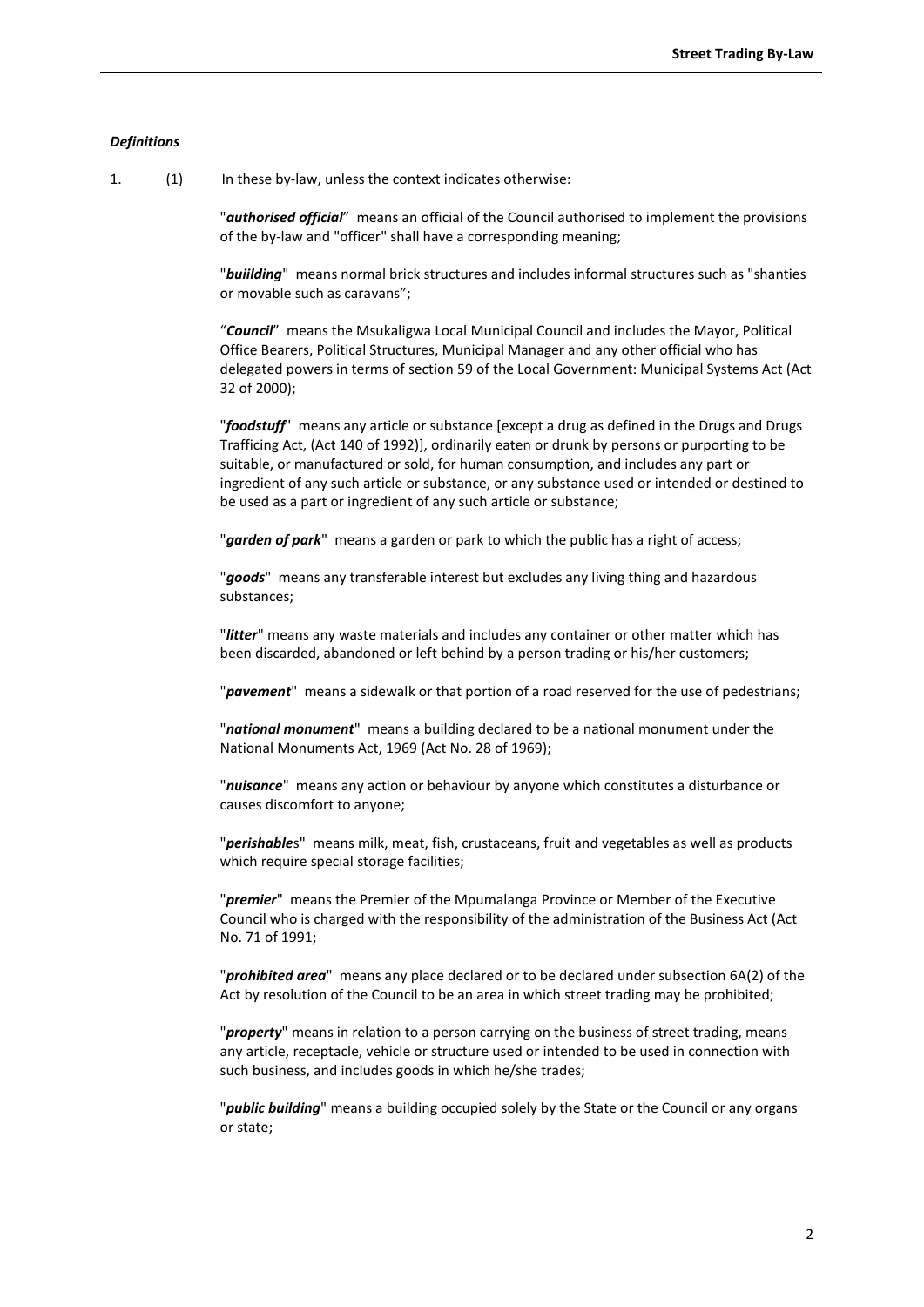"*public place*" means any square, park, recreation ground, sport ground, sanitary lane or open space which has-

- (a) in connection with any subdivision or layout of land into erven, lots of plots, been provided, reserved or set apart for use by the public or the owner or occupiers of such erven, lots of plots, whether or not it is shown on a general plan, plan of subdivision or diagram;
- (b) at any time been dedicated to the public;
- (c) been used without interruption by the public for a period at least 30 years expiring after 31 December 1959; or
- (d) at any time been declared or rendered such by a Council or other competent authority;

"*public road*" means any road, street or thoroughfare or any other place (whether a thoroughfare or not) which is commonly used by the public or any section thereof or to which the public or any section thereof has a right of access, and includes-

- (a) the verge of any such road, street or thoroughfare;
- (b) any bridge, ferry or drift traversed by any such road, street or thoroughfare; and
- (c) any other work or object forming part of or connected with or belonging to such road, street or thoroughfare;

"*restricted area*" means any place declared under subsection 6A(2) of the Act by resolution of the Council to be an area in which street trading may be restricted;

"*street trader*" means a person that is mobile and sells goods for own profit whether such goods are the product of his/her own labour or not;

"*sell*" means alienation for value and includes supply to and also-

- (a) exchange or hire;
- (b) store, expose, offer or prepare for sale, and "sale" has a corresponding meaning;

"*services*" means includes any advantage or gain for consideration or reward;

"*the Act*" means the Business Act, 1991 (Act No 71 of 1991);

"*trade*" means the lawful sale of goods or services in a public road or public place, and "trading" has a corresponding meaning;

"*verge*" means a verge as defined in section 1 of the Road Traffic Act, 1989 (Act No. 29 of 1989), and any word or expression to which a meaning has been assigned in the Business Act, 1991 (Act No, 71 of 1991).

(2) For the purpose of this by-law a single act of selling in a public place shall constitute trading.

#### *Right to trade*

2. (1) Subject to the provisions of sections 3 and 4 and any other law, street trading is permitted except in so far as such trading is restricted or prohibited by sections 5 to 13 inclusive, provided further that no person who is not a South African resident shall be entitled to operate as a street trader unless he/she is in possession of a valid work permit authorising such street trading.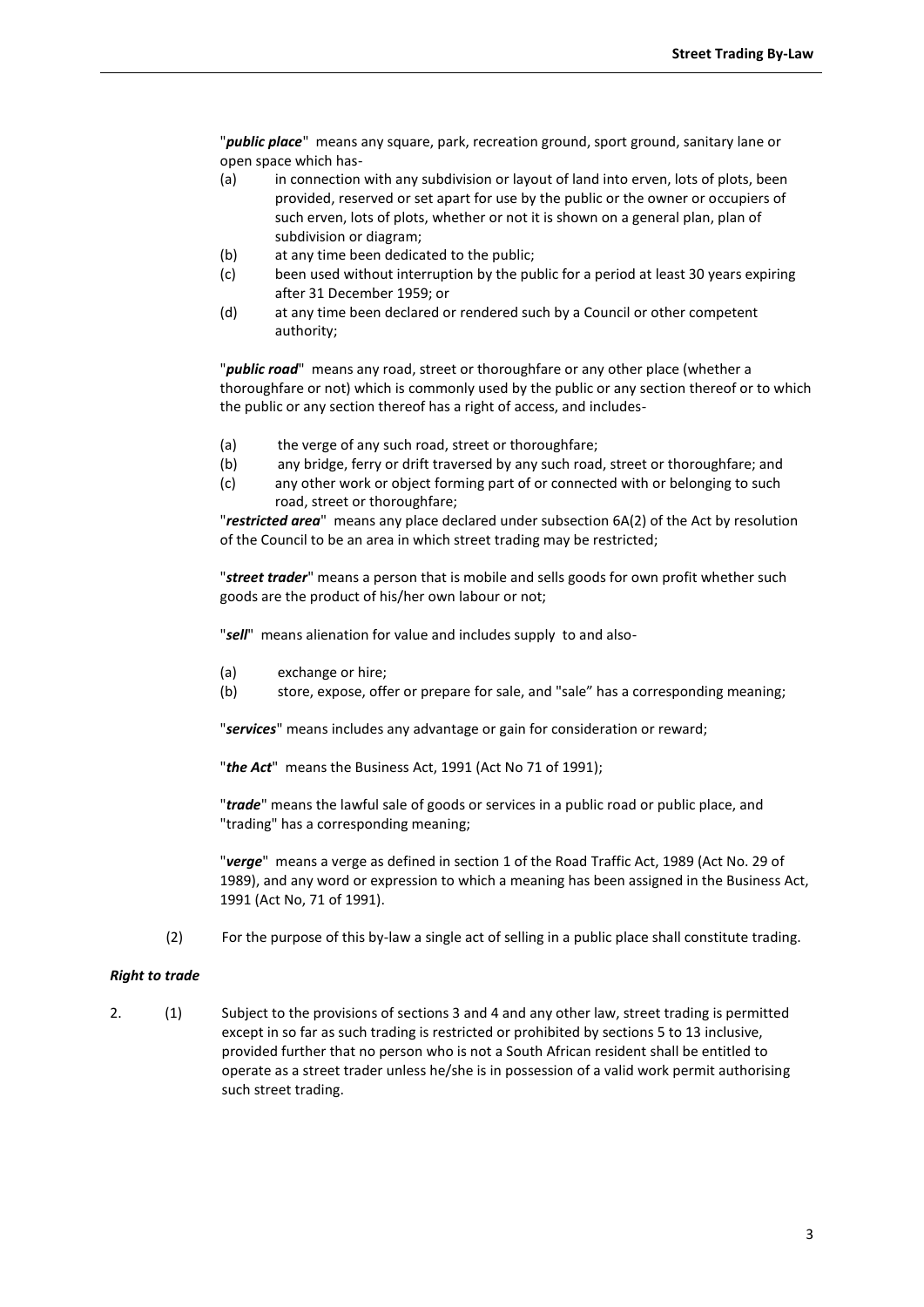# *General conduct of street traders*

- 3. (1) A person shall
	- (a) not place his/her property on a verge or public place except for the purpose of commencing to trade;
	- (b) ensure that his/her property does not cover an area of a public road, public place or pavement which is greater in extent than three square metres (3m<sup>2</sup>) unless written permission for a greater area is obtained from the Council ;
	- (c) not trade on pavements narrower than 2,5m
	- (d) not place or stack his/her property in such a manner that it constitutes a danger to any person or property or is likely to injure any person or damage property;
	- (e) not erect any structure for the purpose of providing shelter or sleep overnight at the place of business without the prior written approval of the Council provided that where approval is given for a shelter to protect goods he/she shall not erect an unsightly structure from which to conduct business;
	- (f) not obstruct access to a fire hydrant or area demarcated solely for the use of emergency vehicles and/or services;
	- (g) on concluding business for the day, remove his/her property, except any permanent structure permitted by the Council , to a place which is not part of a public road or public place;
	- (h) on request by an employee or agent of the Council or any supplier of telecommunication or electricity or other services, move his/her property so as to permit the carrying out of any work in relation to a public road, place or any such service;
	- (i) not attached any object or goods by any means to any building structure, pavement, tree, parking meter, lamp post, electricity pole, telephone booth, post box, traffic sign, fence, bench or any other street furniture in or on a public road or public place;
	- (j) not make an open fire at a place of trading or in circumstances where it could harm a person or damage a building or vehicle;
	- (k) not store his/her property in manhole or storm water drain, bus shelter, public toilet or tree;
	- (l) not sell his/her goods in a street by constantly using megaphones, radios, loudspeakers, or constantly shouting or singing in a manner which shall constitute a nuisance or disturbance in the area;
	- (m) not commence street trading unless he/she registers with the Council and pay such fees or costs for services reasonably required including the costs of leasing any trading space or structure provided by the Council .

# *Cleanliness*

- 4. (1) A person trading shall-
	- (a) keep his/her property and the area or site occupied by him/her for the purpose of such business in a clean and sanitary condition;
	- (b) dispose of litter generated by his/her business in whatever receptacles provided therefor by the Council , including recycling and dumping sites, and not dispose of litter in a manhole, storm water drain or other place not intended for the disposal of litter;
	- (c) ensure that on completion of business for the day the area or site occupied by him/her for the purpose of trade is free of litter.
	- (d) take such precautions as may be necessary or prescribed by the Council to prevent the spilling onto a public road or public place of any fat, oil, grease or any hazardous substances in the course of conducting his/her business and prevent any smoke, fumes, odour or noise emanating from his/her activities from becoming a nuisance.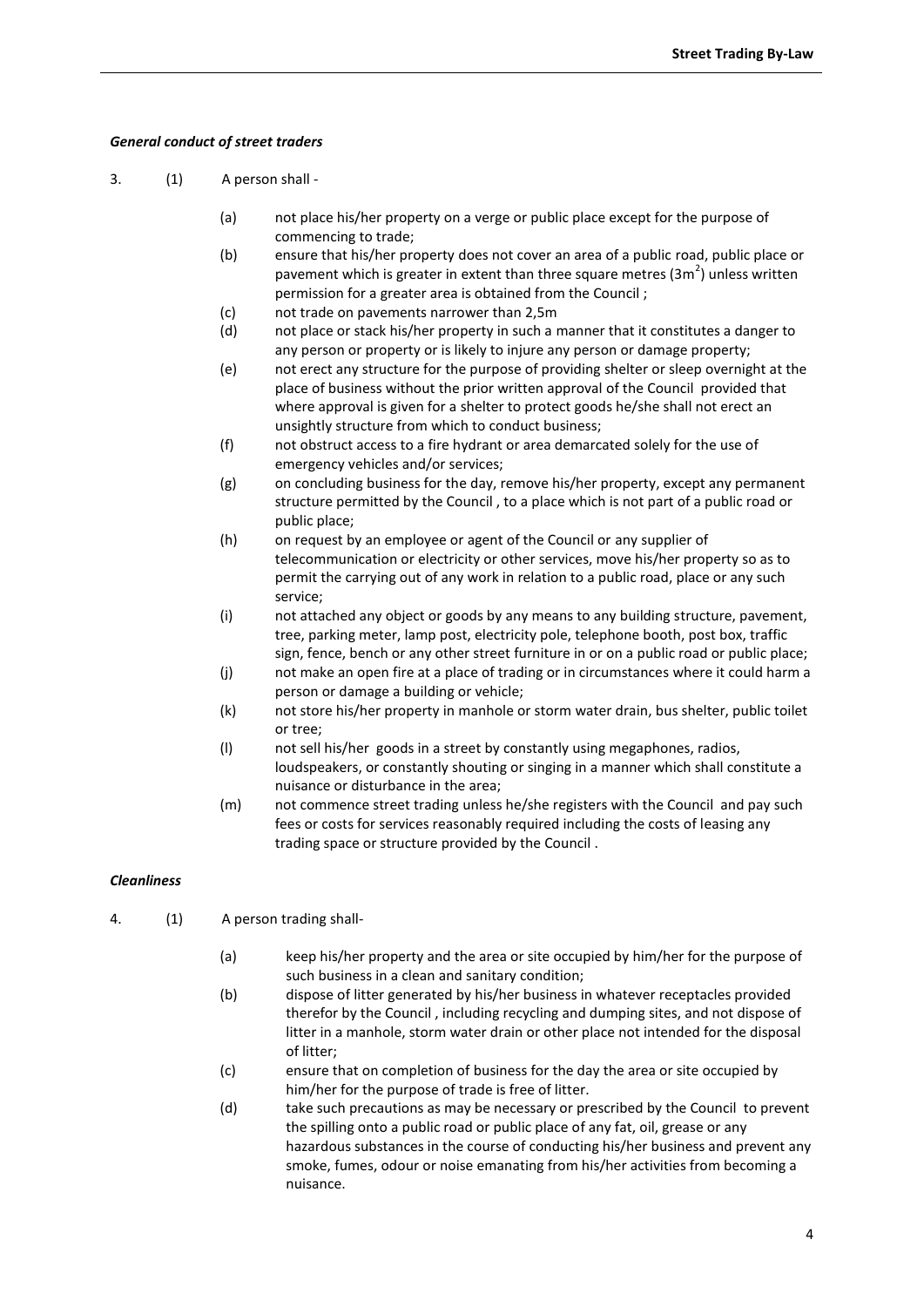- (2) The Council shall-
	- (a) ensure that the site on which the street traders are trading are cleaned and sanitised on a regular basis;
	- (b) provide receptacles on the sites in order to facilitate the disposal of litter by the street traders; and
	- (c) ensure that the receptacles are emptied on a regular basis in order to facilitate clean trading sites.

#### *Obstruction of pedestrians*

- 5. (1) No person shall trade at a place where such trading-
	- (a) obstructs access to or use of street facilities such as a bus passenger bench or shelter or queuing line, refuse disposal bin or other facility intended for the use of the general public;
	- (b) obstructs the visibility of a display window, signboard or premises, if the person carrying on business in the premises concerned objects thereto;
	- (c) obstructs access to a building in width, automatic bank teller machine, pedestrian crossing or motor vehicle;
	- (d) leaves less than 1,5m in width of a sidewalk clear for pedestrian use, or in any manner substantially obstructs pedestrians in their use of a sidewalk.

#### *Obstruction of vehicle traffic*

- 6. (1) No person shall trade at a place where such trading-
	- (a) cause an obstruction on a roadway;
	- (b) limits access to parking or loading bays or other facilities for vehicular traffic;
	- (c) obscures any road traffic sign or any marking, notice or sign displayed or made in terms of this or any other by-law; or
	- (d) interferes in any way with any vehicle that may be parked alongside such place;
	- (e) obscures or impedes the view of any user of the road, any traffic sign or any other road user.

#### *Trading restricted to specified hours in certain places*

- 7. (1) No person shall trade-
	- (a) on a verge contiguous to any place of worship, national monument or public building; or
	- (b) in a restricted area, which is specified in Schedule A, compiled according to the consultation process outlined in subsections 6A(2)(a) to (j) of the Act, outside the hours so specified in relation to each garden, park, verge or area.

#### *Trading restricted to specified goods or services in certain places*

- 8. (1) No person shall trade-
	- (a) on a verge contiguous to any place of worship, national monument or public building;
	- (b) in a restricted area, which is specified in Schedule B, compiled according to the consultation process outlined in subsections 6A(2)(a) to (j) of the Act, other than the goods or services so specified in relation to each such garden, park, verge or area; or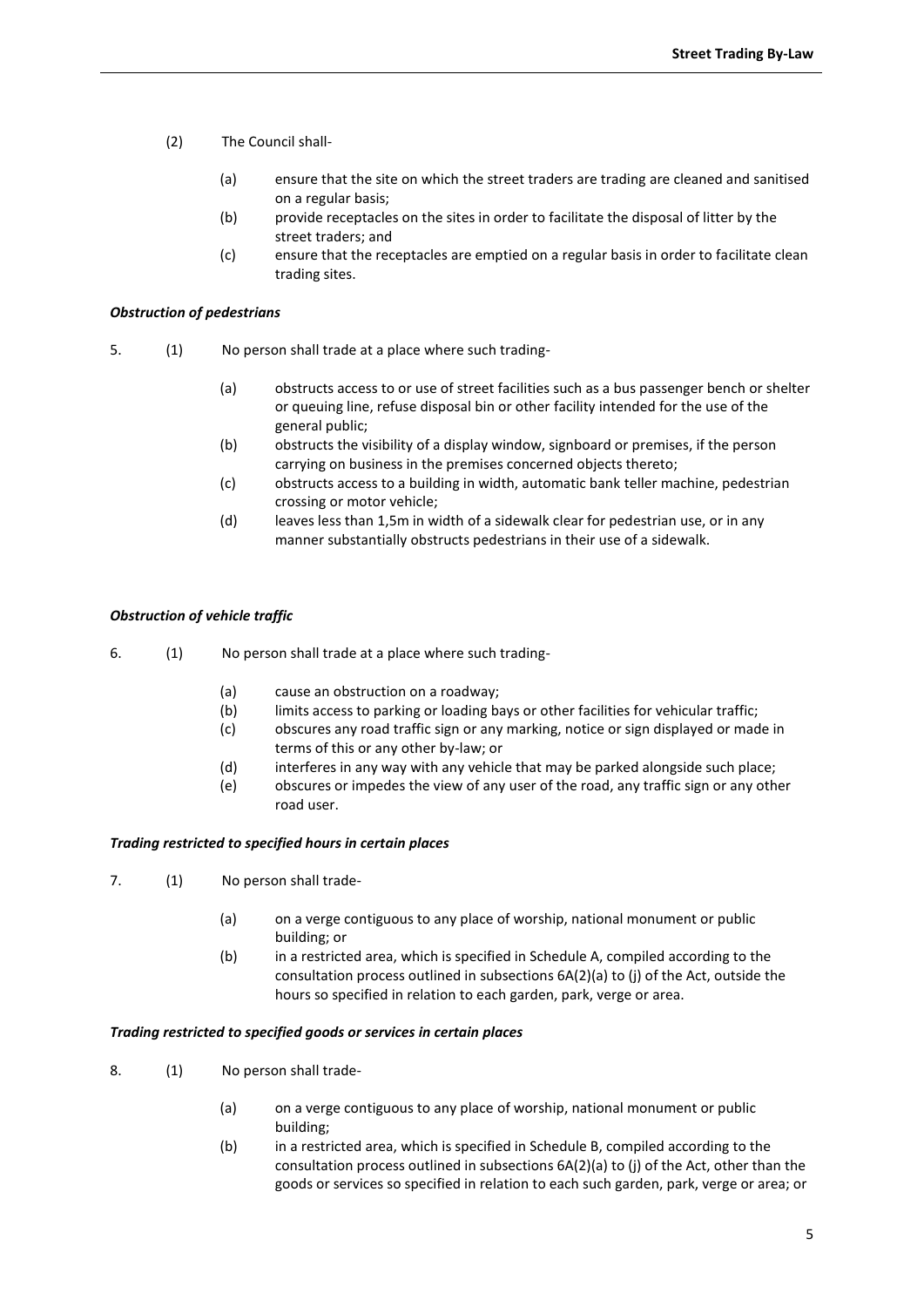(c) on a verge contiguous to that part of a building in which business is being carried on by a person other than a department store or supermarket or other large supplier of many different lines of goods of the same nature as or of a similar nature to goods being sold by the first-mentioned person without the consent of the secondmentioned person.

#### *Trading restricted to demarcated stands or areas in certain places*

- 9. No person shall trade-
	- (a) on a verge contiguous to any place of worship, national monument or public building; or
	- (b) in a restricted area, which is specified in Schedule C, compiled according to the consultation process outlined in subsections 6A(2)(a) to (j) of the Act outside a stand or area set apart for trading purposes as contemplated in subsection 6A(3)(b) of the Act.

#### *No trading in stands or areas which have been let except by the lessee*

10. If the Council has let or otherwise allocated any stand or area set apart or otherwise established for street trading purposes, as contemplated in subsection 6A(3)(c) of the Act, no person may trade in such area if he/she is not in possession of proof that he/she has hired such stand or area from the Council of that it has otherwise been allocated to him/her.

#### *No trading near certain public buildings, places of worship and national monuments*

11. No person shall trade on a verge contiguous to any place of worship, national monument or public building which is specified in Schedule D, compiled according to the consultation process outlined in subsections 6A(2)(a) to (j) of the Act, unless he/she obtains written consent from the Council, which consent shall not be unreasonably withheld.

#### *No trading in prohibited area*

12. No person shall trade in any prohibited area, prohibited for that purpose by the Council.

#### *Trading near residential buildings*

- 13. No person shall, outside an area specified in Schedule E, compiled according to the consultation process outlined in subsections 6A(a) to (j) of the Act, trade in that half of a public road contiguous to a building used exclusively for residential purpose if-
	- (a) the owner, person in control or occupier of any part of the building facing onto such road has objected thereto in writing; and
	- (b) the fact that such objection was made has been made known in writing to the first mentioned person by an authorised official.

#### *Signs indicating restrictions and area*

- 14. The Council may
	- (a) by resolution, after consultation with all interested parties, prescribed signs, markings or other devices approved by the Premier indicating -
		- (i) specified hours, places, goods or services in respect of which street trading is restricted;
		- (ii) the location or boundaries of a restricted area;
		- (iii) the boundaries of a stand or area set apart for the purpose of the carrying on of the business of street trading under subsection 6A(3)(b) of the Act;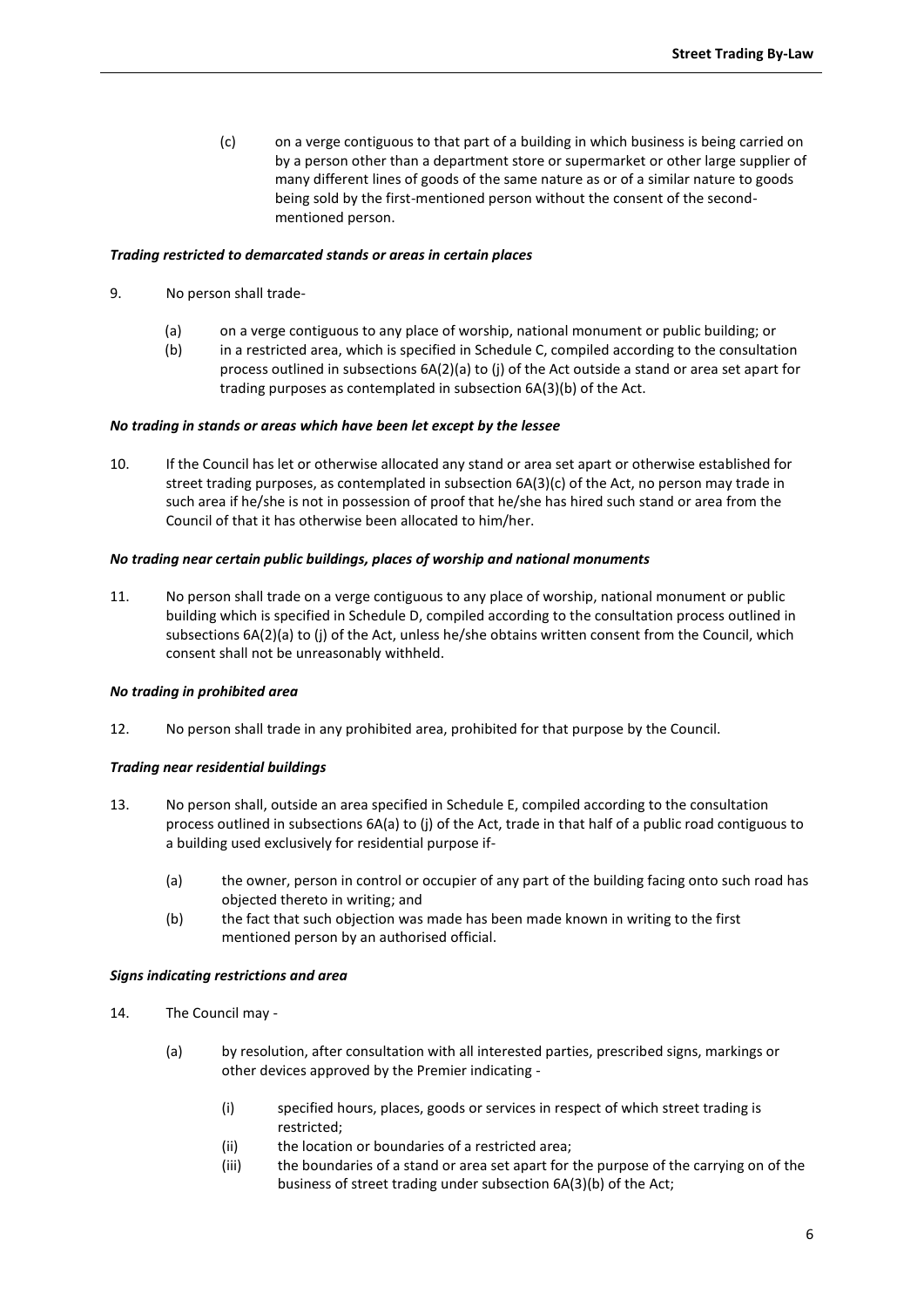- (iv) the fact that any such stand or area has been let or otherwise allocated;
- (v) any restrictions or prohibition against trading in terms of this by-law; and
- (vi) the location of boundaries of a prohibited area; and
- (b) display any such sign, marking or device in such a position and manner as will indicate the restrictions or the location or boundaries of the area of stand concerned.

#### *Removal and impoundment*

- 15. (1) An officer may remove and impound any goods, articles, receptacle, vehicle or structure-
	- (a) which he/she reasonable suspects is being used or has been used in or in connection with street trading; and
	- (b) which he/she finds at a place where street trading is restricted or prohibited in terms of sections 5 to 13 inclusive and which, in his/her opinion, constitutes an infringement of any such section; or
	- (c) which constitutes an infringement of subsection 3(d) hereof.
	- (2) Any officer acting in terms of these provisions shall-
		- (a) except in the case of goods which have been left or abandoned, issue forthwith to the person carrying on the business of street trader a detailed receipt for any property so removed and where the property will be impounded and the procedure for reclaiming such property; and
		- (b) forthwith deliver any such property to the Council .
	- (3) Any property removed and impounded as contemplated by subsection 6A of the Act-
		- (a) may, in the case or perishable property, be sold or destroyed by the Council concerned within a reasonable time after the impoundment thereof, provided that such property shall subject to the provisions of 15 (4) hereunder, at any time prior to the disposal thereof, be returned to the owner on request and proof ownership by such owner to the Council concerned provided such perishables are still fit for human consumption;
		- (b) shall, subject to the provisions of 15(4) hereunder, in the case of property other than perishable property, be returned to the owner thereof on request and proof of ownership by such owner to the Council concerned within a period of one month of the date of impoundment.
	- (4) The Council concerned shall be entitled to keep to property concerned until all reasonable expenses have been paid to it, failing which the property may be sold by public auction upon 14 days' notice being given to the owner or in the case of perishable goods either be sod or destroyed by such Council
	- (5) In case of a sale of impounded property by a Council, the proceeds of such sale less the reasonable expenses incurred by such Council in connection with the removal, impoundment and/or disposal of such property, shall be paid to the person who was the owner of such property when such property was impounded. If such owner fails to claim the said proceeds with in three months of the date on which such property was sold, such proceeds shall be forfeited to such Council and shall be paid onto a special fund created by such Council dedicated to the development of the informal sector and matters ancillary thereto.
	- (6) In the event of the proceeds of any sale of property contemplated by this provision not being sufficient to defray the reasonable expenses incurred by the Council concerned in connection with such removal, impoundment and/or disposal.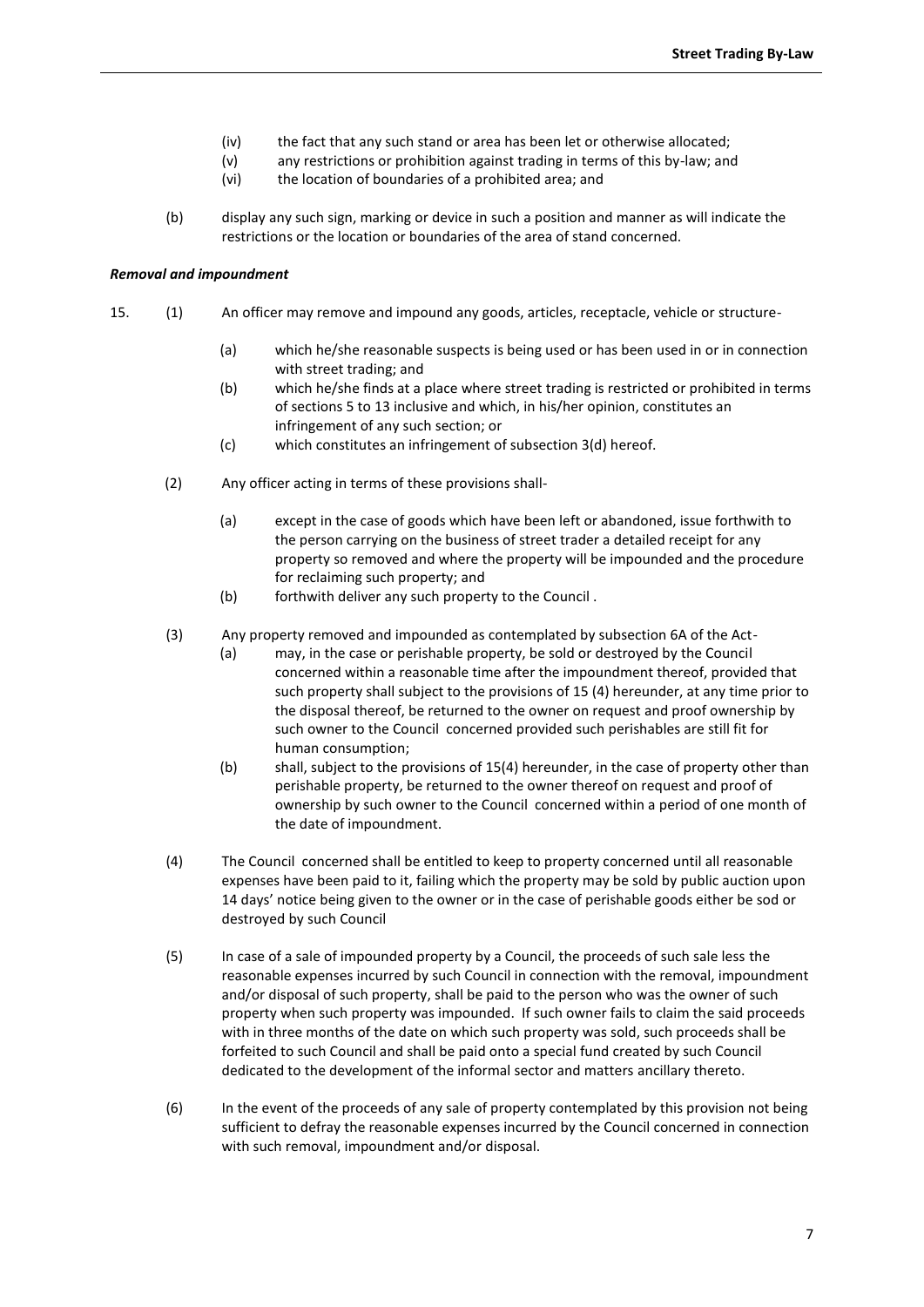# *Offences*

- 16. Any person who
	- (a) contravenes or fails to comply with any provision of this by-law;
	- (b) ignores, disregards or disobeys any notice, sign or marking displayed or erected for purpose of this by-law;
	- (c) contravenes or fails to comply with any approval or conditions granted or imposed in term this by-law;
	- (d) fails to comply with a written instruction to move or remove his/her property;
	- (e) deliberately furnishes false or misleading information to an officer or an employee of the Council ; or
	- (f) threatens, resists, interferes with or obstructs an officer or employee of the Council the performance of his/her powers, duties or functions under this by-law; shall be guilty of an offence.

# *Penalties*

17. Any person who is guilty of an offence in terms of this by-law shall on conviction be liable to a fine not exceeding R\_\_\_\_\_\_\_\_\_\_\_\_\_\_\_\_\_ or to imprisonment for a period not exceeding \_

### *Vicarious responsibility of persons carrying on business*

- 18. When an employee of a person conducting the business of street trading does or omits to do anything which would be an offence in terms of this by-law for that person to do or omit to do, that person shall be deemed himself/herself to have done or omitted to do the act, unless he/she satisfies the court that -
	- (a) he/she neither connived at nor permitted the act or omission by the employee concerned;
	- (b) he/she took all reasonable steps to prevent the act or omission; and
	- (c) an act or omission, whether lawful or unlawful, of the nature charged on no condition or under no circumstances fell within the scope of the authority or employment of the employer concerned, and the fact that the said person issued instructions whereby an act or omission that nature is prohibited shall not in itself be sufficient proof that he/she took all reasonable steps to prevent the act or omission.

### *Vicarious responsibility of employees*

19. When a person carrying on the business of street trading is by virtue of section 18 liable for an act of omission by an employee of that person, that employee shall also be liable as if he/she was the person carrying on the business concerned.

### *Appeals*

- 20. (1) Any person who feels him/herself aggrieved by the decision of the Council may appeal against such decision to an appeal committee in accordance with the provisions set out herein.
	- (2) Any person who feels him/herself aggrieved by a decision of the Council shall notify the Council of his/her intention to appeal the decision in writing within 10 days of having received notification of the Council's decision.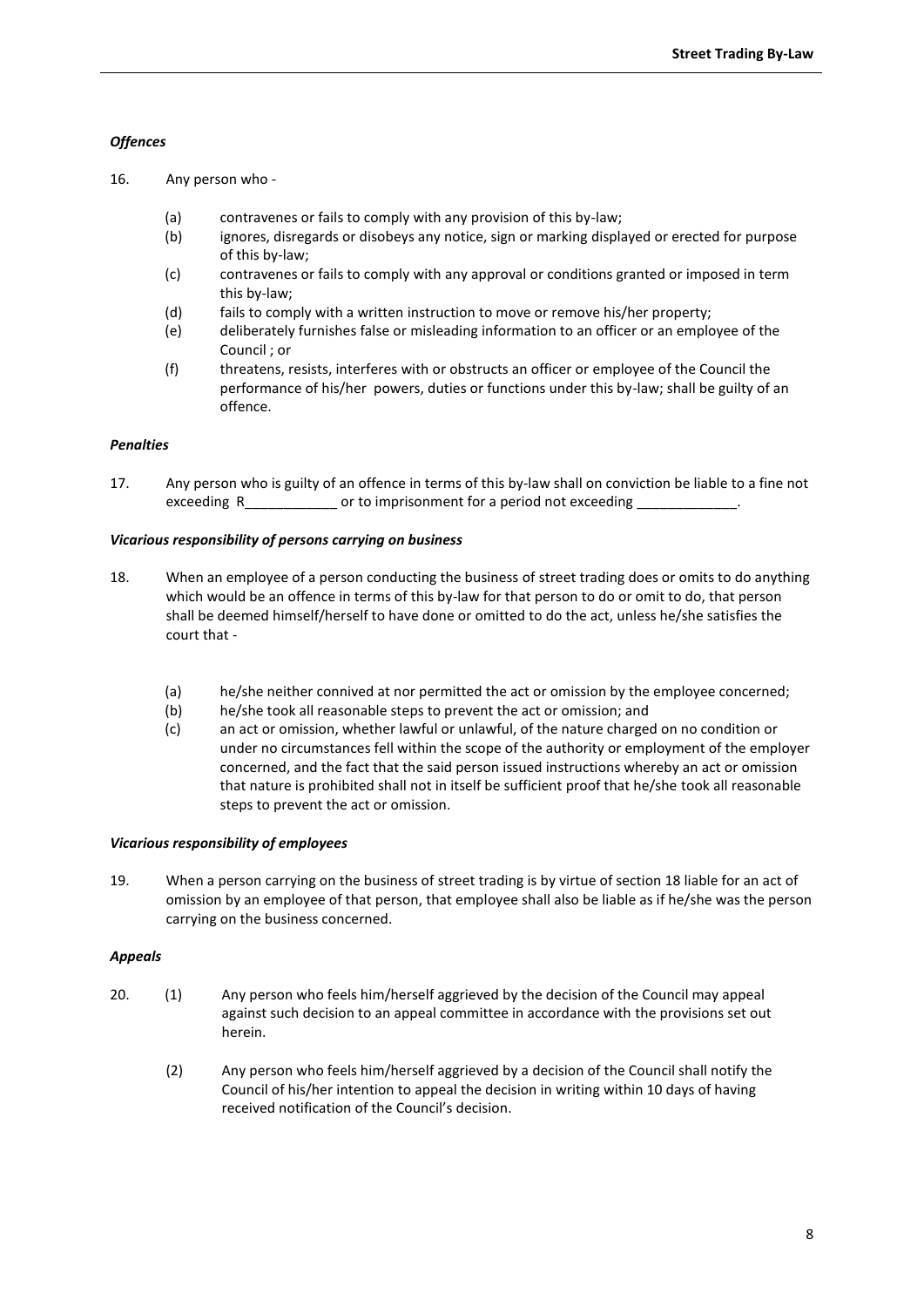#### *Constitution of an appeal committee*

- 21. (1) The member of the Executive Council of Economic Affairs may, with the concurrence of the Council, representatives of the informal traders and any other interested person, designate persons as members and alternate members of the Appeal Committee.
	- (2) The Appeal Committee shall consist of a maximum of 7 (seven) members with at least 1(one) member from the relevant sector.
	- (3) The members of the Appeal Committee shall appoint a member to act as a Chairperson and Deputy Chairperson respectively.
	- (4) When the chairperson is unable to perform the function of Chairperson, the Deputy Chairperson shall perform the function of Chairperson
	- (5) If the Chairperson is of the opinion that a particular person is able to assist the Appeal Committee, he/she may co-opt that person for that purpose.
	- (6) A person so co-opted shall not be entitled to vote at any meetings of the Committee.
	- (7) The chairperson shall notify the aggrieved person of the date, time and place of the meeting of the Appeal Committee at which his/her presence is required within10 days of receipt of one Notice of Appeal.
	- (8) The aggrieved person who has received notice in terms of provision 21 (7) shall personally appear at the meeting or appoint a legal representative or any other person to appear on his/her behalf.
	- (9) An authorised official or a legal representative may represent the Council concerned.

#### *Procedure at appeal meetings*

- 22. (1) The Chairperson shall determine the procedure of the meeting, provided -
	- (a) such procedures adhere to the *audi alteram partem* principle; and
	- (b) all parties are advised seven days prior to the hearing and the procedures to be observed.
	- (2) All members shall be present at the meeting of the Appeal Committee.
	- (3) Any person present at the meeting may
		- (a) be called upon by the Chairperson to give evidence;
		- (b) be called upon by the Chairperson to produce to the Committee any document or any other property which is in his/her possession or under his/her control; or
		- (c) be questioned by the Committee on the matter before it.
	- (4) The Appeal Committee shall review the decision of the Council and make a finding having regard to the following considerations;
		- (a) Whether the decision of the Council was fair and equitable in the circumstances;
		- (b) The effect of the decision on the ability to trade of the aggrieved person; and
		- (c) Whether alternative measures may be adopted to facilitate the continued business of the aggrieved person.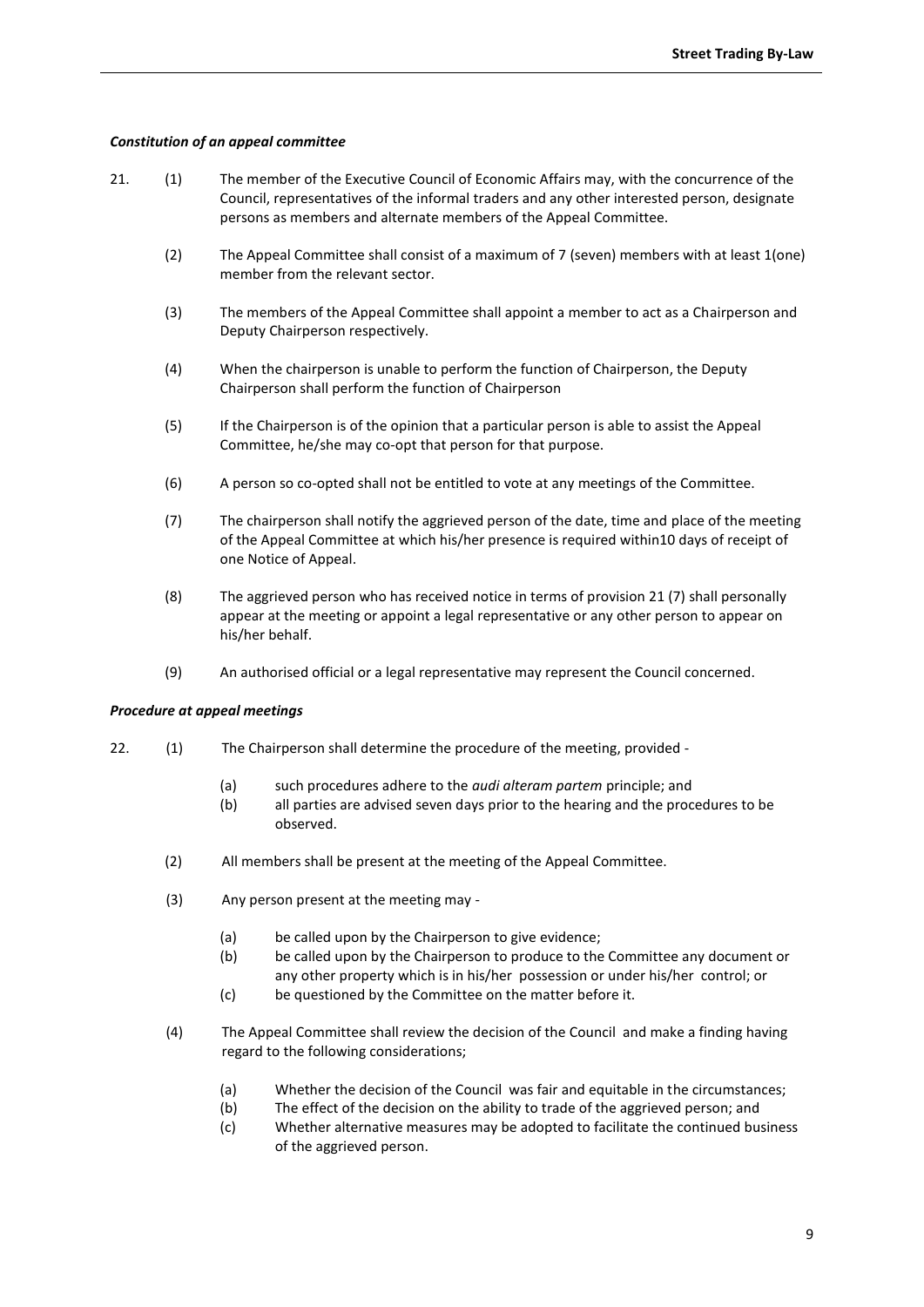- (5) Decision of the Committee shall be taken by a majority of votes of the members present at the meeting and in the event of an equality of votes, the Chairperson shall have a casting vote in addition to his/her deliberative vote.
- (6) The Appeal Committee may after consideration by it of the evidence presented
	- (a) refuse the appeal;
	- (b) uphold the appeal; or
	- (c) take such other steps as it may think fit.
- (7) The Appeal Committee shall as soon as it is practicable
	- (a) notify the aggrieved person of its decision in writing; and
	- (b) furnish the aggrieved person with written reasons for its decision.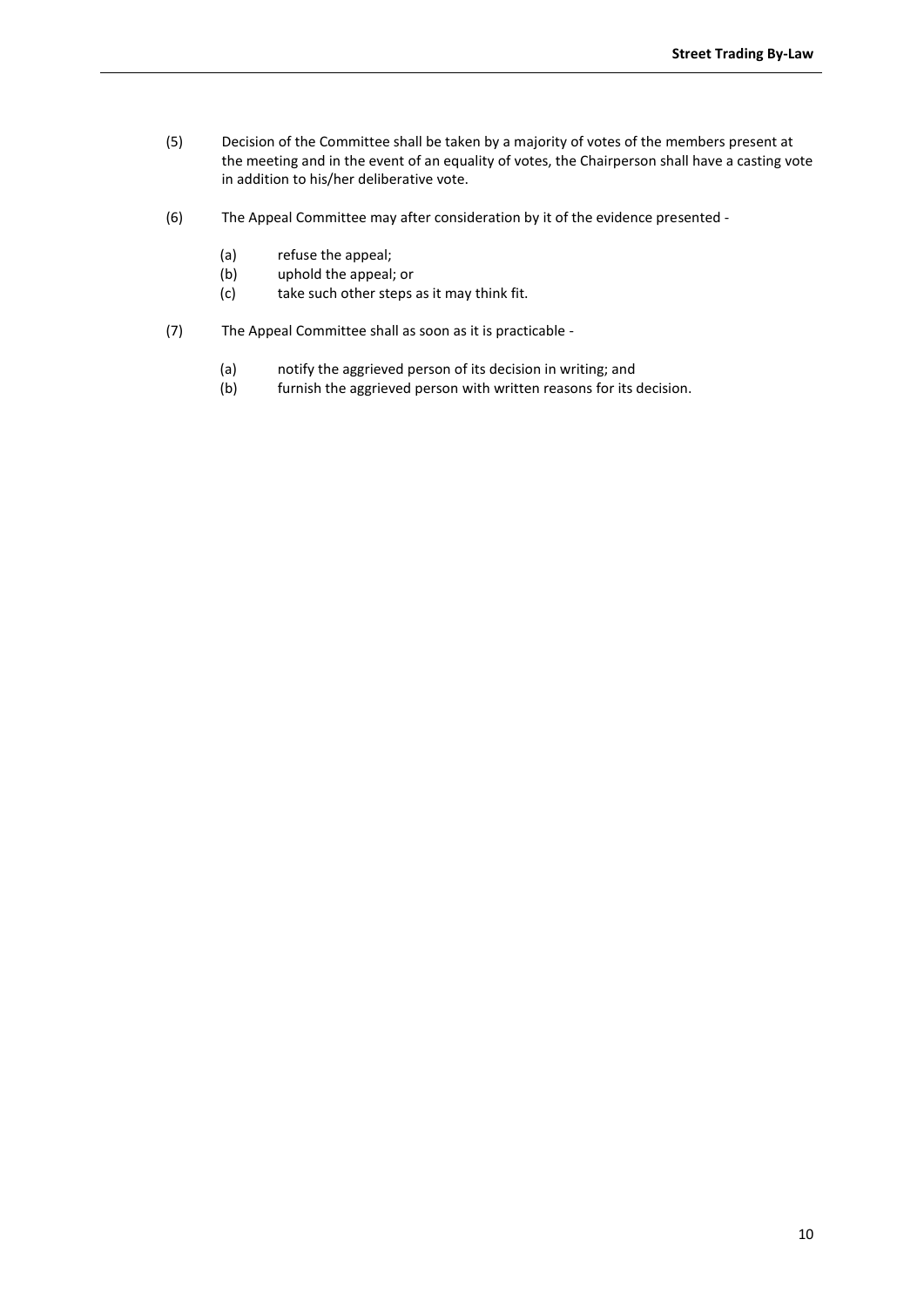### **SCHEDULE A**

## **PLACES WITH RESTRICTED TRADING HOURS**

# **PLACES TRADING HOURS**

- (a) Gardens and parks
- (b) Verges contiguous to the following: places of worship, national monuments and public buildings
- (c) Restricted areas: (with number and date of notice of declaration thereof)

With regard to (a),(b) and (c) above, the hours determined by Council after receiving specific applications.

# **SCHEDULE B**

### **PLACES WHERE GOODS OR SERVICES ARE RESTRICTED**

# **PLACES PERMITTED GOODS OR SERVICES**

(a) Gardens and parks

- (b) Verges contiguous to the following: places of worship, national monuments and public buildings
- (c) Restricted areas: (with number and date of notice of declaration thereof)

With regard to (a),(b) and (c) above, the goods and services determined by Council after receiving specific applications.

# **SCHEDULE C**

### **PLACES WHERE TRADING IS TRSTRICTED TO DEMARCATED STANDS AND AREAS**

# **PLACES**

(a) Gardens and parks.

(b) Verges contiguous to the following:

places of worship, national monuments and public buildings.

(c) Restricted areas: (List areas)

# **SCHEDULE D**

# **VERGES WHERE TRADING IS PROHIBITED**

Verges contiguous to the following:

- (a) Public Buildings.
- (b) Places of worship.
- (c) National monuments.